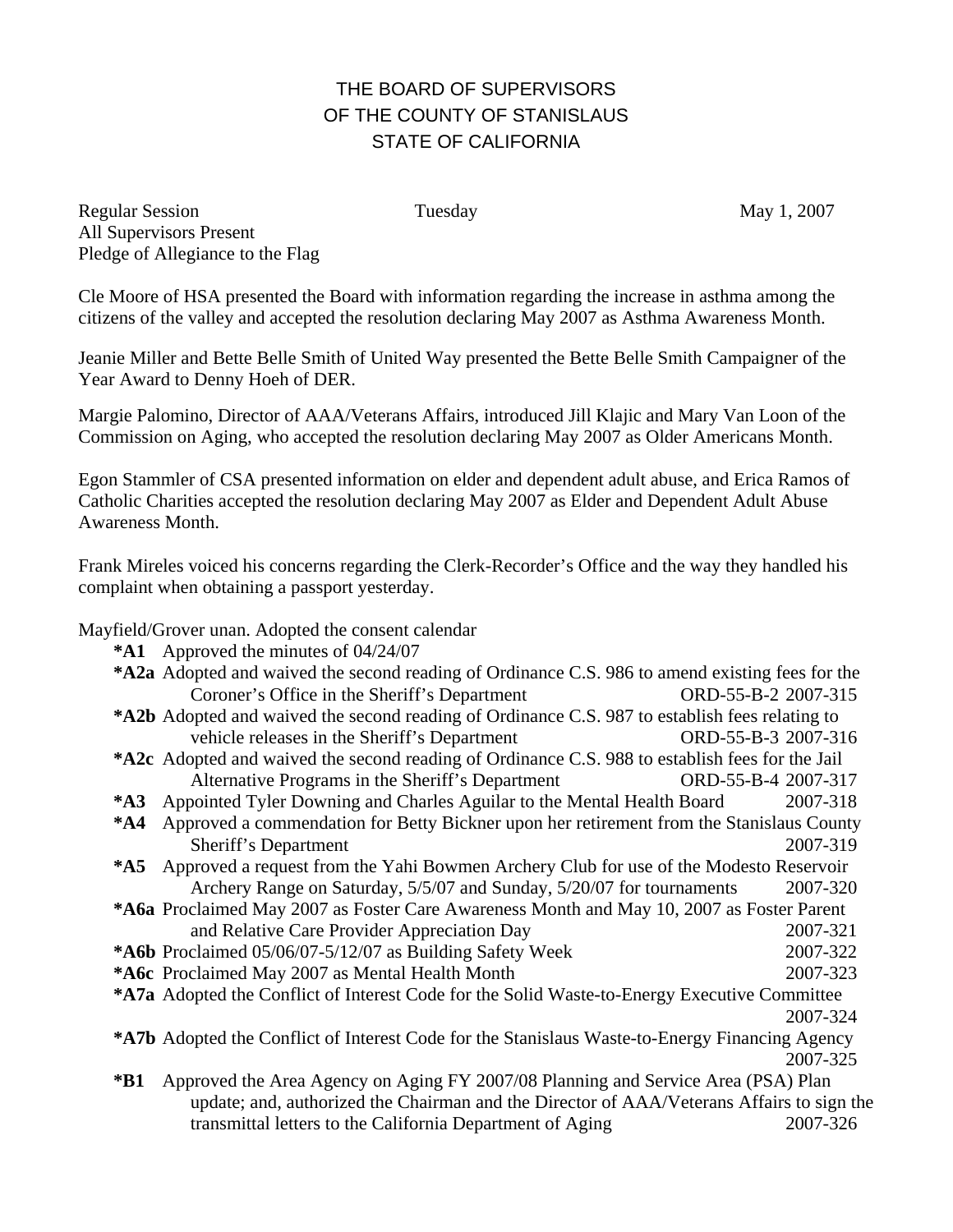- **\*B2** Authorized the Director of DER, or her Designee, to apply for, administer and receive Beverage Container Recycling Funds from the California Department of Conservation for FY 2007/08, to promote beverage container recycling and litter cleanup on behalf of the unincorporated areas of Stanislaus County; and, directed the Auditor-Controller to increase appropriations and estimated revenue in the amount of \$30,463 for FY 2007/08 – DER 2007-327
- **\*B3** Approved the CEO/OES to apply for the FY 2007 Emergency Management Performance Grant for Emergency Preparedness in the amount of  $$108,245 - OBS$  2007-328
- **\*B4** Approved the final acceptance of the contract with Pook, Diemont, & Ohl for the theatrical equipment for the Gallo Center for the Arts, as follows: original contract amount of \$2,235,539 plus the total change orders of \$42,425 for a final contract cost of \$2,277,964; approved extending the contract completion date to 4/19/07; and, authorized the Project Manager, on behalf of the BOS as the Awarding Authority, to sign the completion documents, to record the Notice of Completion, to release retention and to process all remaining close out activities for this contract, except for the signage and label, draperies, hampers and remnants, and additional trim chains – CEO 2007-329
- **\*B5** Authorized the GSA Director/Purchasing Agent to purchase nine Compressed Natural Gas Vehicles; and, authorized the Auditor-Controller to increase appropriations by \$595,305 and to increase anticipated federal revenue by \$527,023 for purchase of vehicles, per the financial transaction sheet – PW 2007-330
- **\*C1** Adopted a Resolution of Necessity to acquire real property or interest in real property by Eminent Domain for the State Route 219 Widening Project, parcel owner Marino A. Giannini, et ux, for APN: 078-015-017, and made the findings contained therein - PW 2007-331

DeMartini/Monteith unan. **9:15 a.m**. Conducted the public hearing; approved the Community Development Block Grant (CDBG) Consolidated Plan FY 2007-2012 and Annual Action Plan for FY 2007/08 that includes the \$2,545,900 CDBG Award, and \$109,700 Emergency Shelter Grant (ESG) Award, for a total of \$2,655,600 for FY 2007/08; directed the CEO to sign the application for federal assistance and the Emergency Shelter Grant Certifications; directed the Director of Planning and Community Development to sign the CDBG Cost Recovery and HOME certifications; and, authorized the Director of Planning & Community Development to execute the public service agreements that total an aggregate amount of \$255,340 – Planning 2007-333

Grover/DeMartini unan. **B6** Adopted a resolution in support of the bid for the 2010 Western States Police and Fire Games by the local organizing committee; and, approved a letter of support to bid for the 2010 Western States Police and Fire Games by the local organizing committee – Sheriff 2007-332

**Corr 1** Referred to the Auditor-Controller a letter from the Oakdale Fire Protection District requesting the dry-period financing for Fiscal Year 2007-2008.

**Corr 2** Acknowledged receipt of claims and referred to the CEO-Risk Management Division the following claims: A minor, by and through his Guardian, Kevin Short; Roberta Manning; and CSAA – Thomas & Sandra Nett.

Supervisor DeMartini noted that the first meeting of the Westside Health Care Task Force was held last week and that it was a productive meeting.